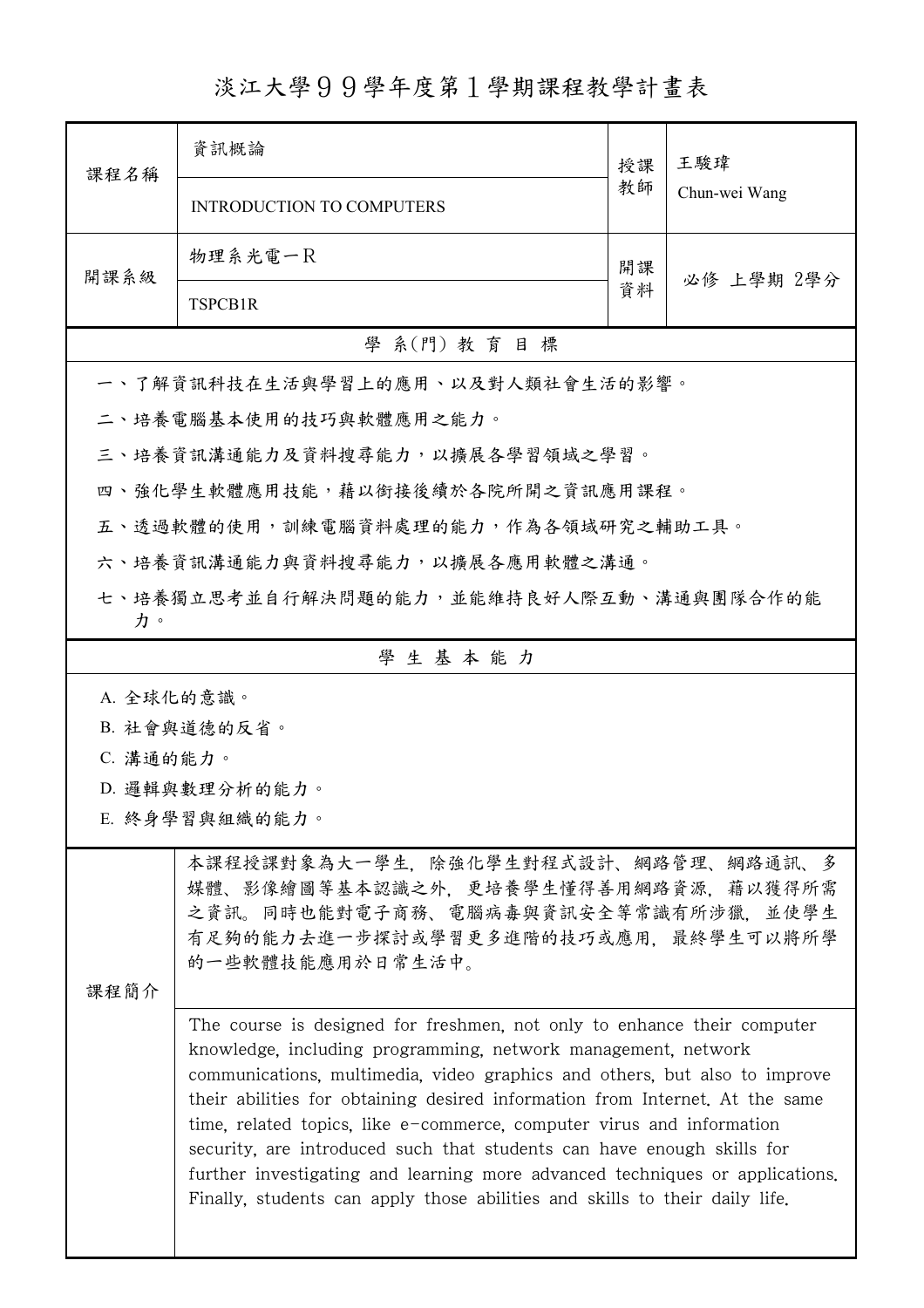本課程教學目標與目標層級、學生基本能力相關性

一、目標層級(選填): (一)「認知」(Cognitive 簡稱C)領域:C1 記憶、C2 瞭解、C3 應用、C4 分析、 C5 評鑑、C6 創造 (二)「技能」(Psychomotor 簡稱P)領域:P1 模仿、P2 機械反應、P3 獨立操作、 P4 聯結操作、P5 自動化、P6 創作 (三)「情意」(Affective 簡稱A)領域:A1 接受、A2 反應、A3 重視、A4 組織、 A5 內化、A6 實踐

二、教學目標與「目標層級」、「學生基本能力」之相關性:

 (一)請先將課程教學目標分別對應前述之「認知」、「技能」與「情意」的各目標層級, 惟單項教學目標僅能對應C、P、A其中一項。

 (二)若對應「目標層級」有1~6之多項時,僅填列最高層級即可(例如:認知「目標層級」 對應為C3、C5、C6項時,只需填列C6即可,技能與情意目標層級亦同)。

 (三)再依據所訂各項教學目標分別對應該系「學生基本能力」。單項教學目標若對應「學 生基本能力」有多項時,則可填列多項「學生基本能力」(例如:「學生基本能力」可 對應A、AD、BEF時,則均填列)。

| 序            | 教學目標(中文)                 |                                      |                                                                                            | 相關性             |              |  |  |  |  |
|--------------|--------------------------|--------------------------------------|--------------------------------------------------------------------------------------------|-----------------|--------------|--|--|--|--|
| 號            |                          |                                      | 教學目標(英文)                                                                                   | 目標層級            | 學生基本能力       |  |  |  |  |
|              | 勢                        | 1 使所有學生能順利適應資訊化社會<br>之挑戰。迎接全球資訊化之發展趨 | Students may have the<br>abilities of facing the<br>challenges form information<br>impact. | C6              | <b>ABCDE</b> |  |  |  |  |
|              | 教學目標之教學策略與評量方法           |                                      |                                                                                            |                 |              |  |  |  |  |
| 序<br>號       | 教學目標                     |                                      | 教學策略                                                                                       | 評量方法            |              |  |  |  |  |
| $\mathbf{1}$ | 勢                        | 使所有學生能順利適應資訊化社會<br>之挑戰、迎接全球資訊化之發展趨   | 課堂講授                                                                                       | 出席率、期中考、期末<br>考 |              |  |  |  |  |
| 授課進度表        |                          |                                      |                                                                                            |                 |              |  |  |  |  |
| 週次           | 日期                       |                                      | 內 容 (Subject/Topics)                                                                       |                 | 備註           |  |  |  |  |
| 1            | 課程介紹<br>09/13            |                                      |                                                                                            |                 |              |  |  |  |  |
|              | 第一章 邁向資訊時代<br>09/20<br>2 |                                      |                                                                                            |                 |              |  |  |  |  |
|              | 09/27<br>3               | 第二章 電腦硬體                             |                                                                                            |                 |              |  |  |  |  |
|              | 10/04<br>$\overline{4}$  | 第三章 電腦軟體                             |                                                                                            |                 |              |  |  |  |  |
|              | 10/11<br>5               | 第四章 多媒體(一)                           |                                                                                            |                 |              |  |  |  |  |
|              | 10/18<br>6               | 第四章 多媒體(二)                           |                                                                                            |                 |              |  |  |  |  |
|              | 10/25<br>7               | 第五章 作業系統                             |                                                                                            |                 |              |  |  |  |  |
|              | 8<br>11/01               | 第六章 windows7                         |                                                                                            |                 |              |  |  |  |  |
|              |                          |                                      |                                                                                            |                 |              |  |  |  |  |